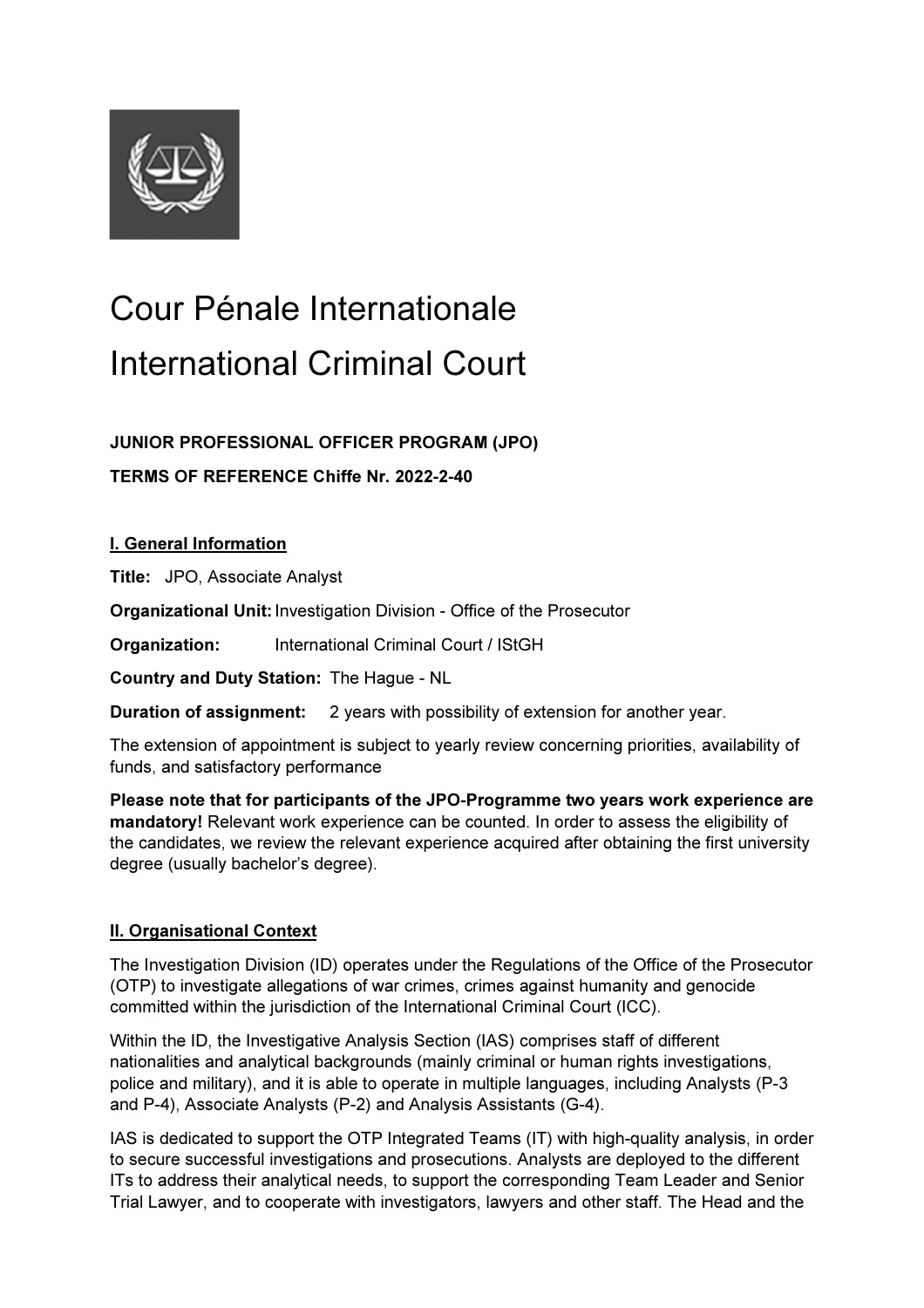Deputy Head of IAS support the section for recruitment, training, development, quality control, resource planning, equipment and performance appraisal.

The ICC OTP is committed to gender equality and the IAS is responsible, among other analytical duties, for the development of gender analysis in support of investigations.

# III. Duties and Responsibilities

Under the supervision of the Head of the Investigative Analysis Section, the incumbent performs the following duties:

- Leads Proactively identifies leads and advises the team about potential sources of evidence, including electronic media, social media and other open sources in internet, potential witnesses (victims, insiders, experts or other), telecommunications data (Call Data Records and others), and archives;
- Databases Effectively utilises the databases available for all-source collation (Fact Analysis Database), evidence and investigations, including advanced searches and analytical output;
- Analytical products Produces accurate and sourced analytical products in response to the requirements of the Integrated Teams, including reports of different kinds (on incidents, crime pattern, profiles, groups and networks etc.), relational charts, timelines and GIS (Geographic Information Systems), in compliance with IAS standards, and taking into account the social context of the crimes and background of the alleged perpetrators;
- Effectively disseminates analytical findings through such analytical products and presentations;
- Operational support Responds to the immediate analytical needs of the operations conducted by the Integrated Teams, including support for missions, interviews, and tracking of fugitives when required;
- Evidence collection Participate in evidence collection missions on an exceptional basis as required by the investigation, including to collect documentary evidence or to support the interview of key witnesses;
- Collects internet open sources with appropriate tools and evidentiary standards.

# IV. Essential Qualifications

Education:

Master's Degree, preferably in Criminology, Social Sciences, Data Science Law or other related field.

Training in analysis techniques for criminal investigation, intelligence or social sciences, including on specialized software and databases

# Experience:

At least two years of experience in analytical work, preferably with a focus on complex criminal investigations and including international experience. Professional experience in a multicultural environment at national or international level will be considered an asset.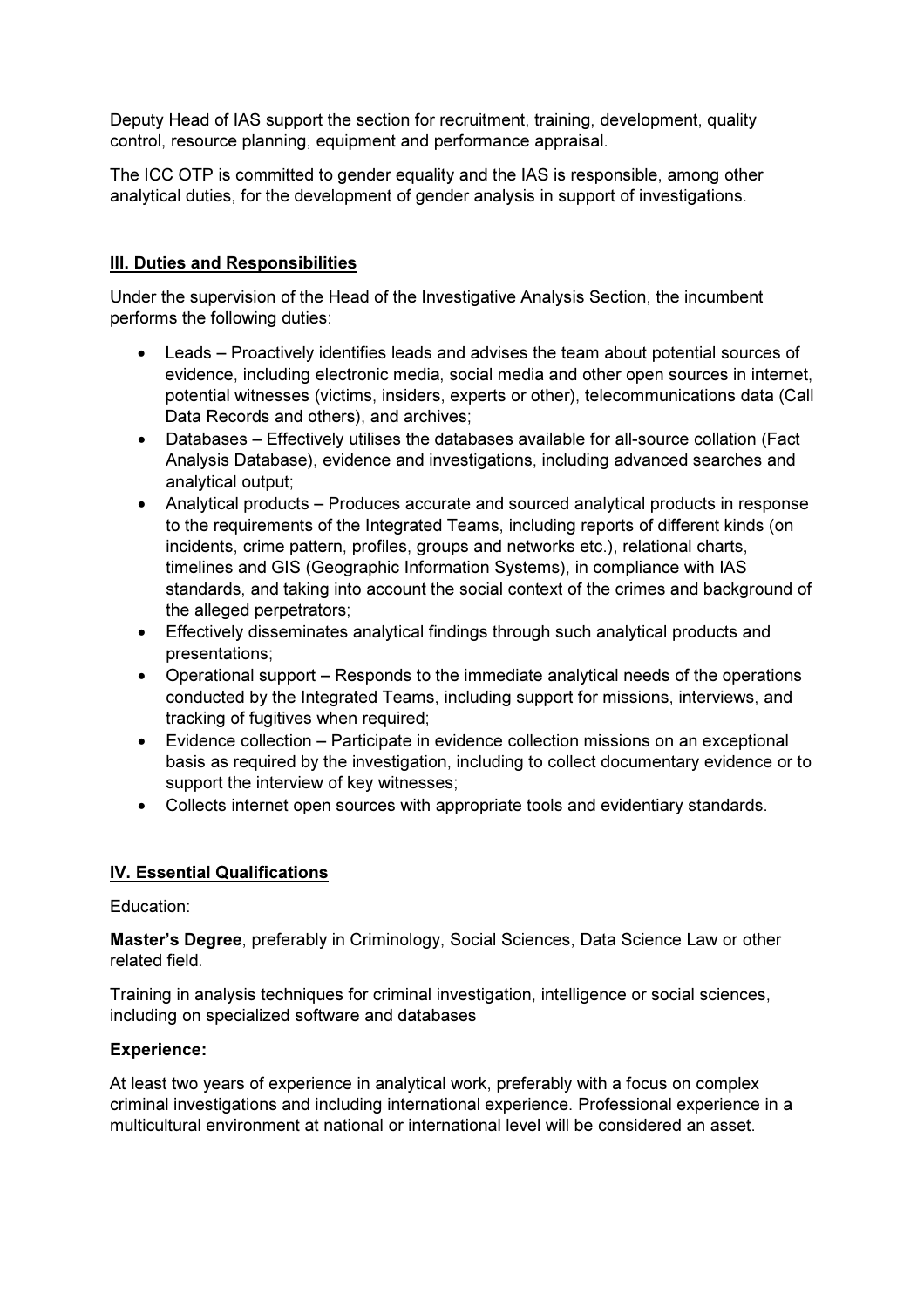# Knowledge, Skills and Abilities:

- Strong reasoning skill, including ability to understand complex scenarios of crime, handle simultaneously conflicting information and hypotheses, identify source biases, and develop sound logical inferences. Advanced computer skill, including ability to operate efficiently databases, searching engines and data mining, analytical software, GIS, statistics and graphic applications;
- Ability to handle complex and voluminous sets of records and facts; Flexibility and adaptability to new situations and changing circumstances;
- Ability to work under stress conditions and to meet strict deadlines;
- Ability to work effectively and constructively in multidisciplinary and multi-cultural teams; Professional integrity and ability to keep strict standards of confidentiality and security;
- Willingness to be deployed on mission to different countries, including in conflict or post conflict environments.

# Knowledge of Languages:

Proficiency in one of the working languages of the Court, English or French, is required. Working knowledge of the other is an asset. Knowledge of another official language of the Court (Arabic, Chinese, Russian and Spanish) would be considered an asset.

# V. ICC Core Competencies

#### Dedication to the mission and values

- Acts consistently in accordance with the mission and values of the Organisation;
- Maintains confidentiality, acts with integrity and shows respect for diversity;
- Shows commitment to the organisation;
- Presents a positive image of the organisation during external discussions.

# Professionalism

- Applies professional and technical expertise;
- Keeps abreast of organisational issues;
- Produces workable solutions to a range of problems.

#### **Teamwork**

- Listens, consults and communicates proactively;
- Handles disagreements with tact and diplomacy;
- Recognises and rewards the contribution of others.

# Learning and developing

- Identifies development strategies needed to achieve work and career goals and makes use of developmental or training opportunities;